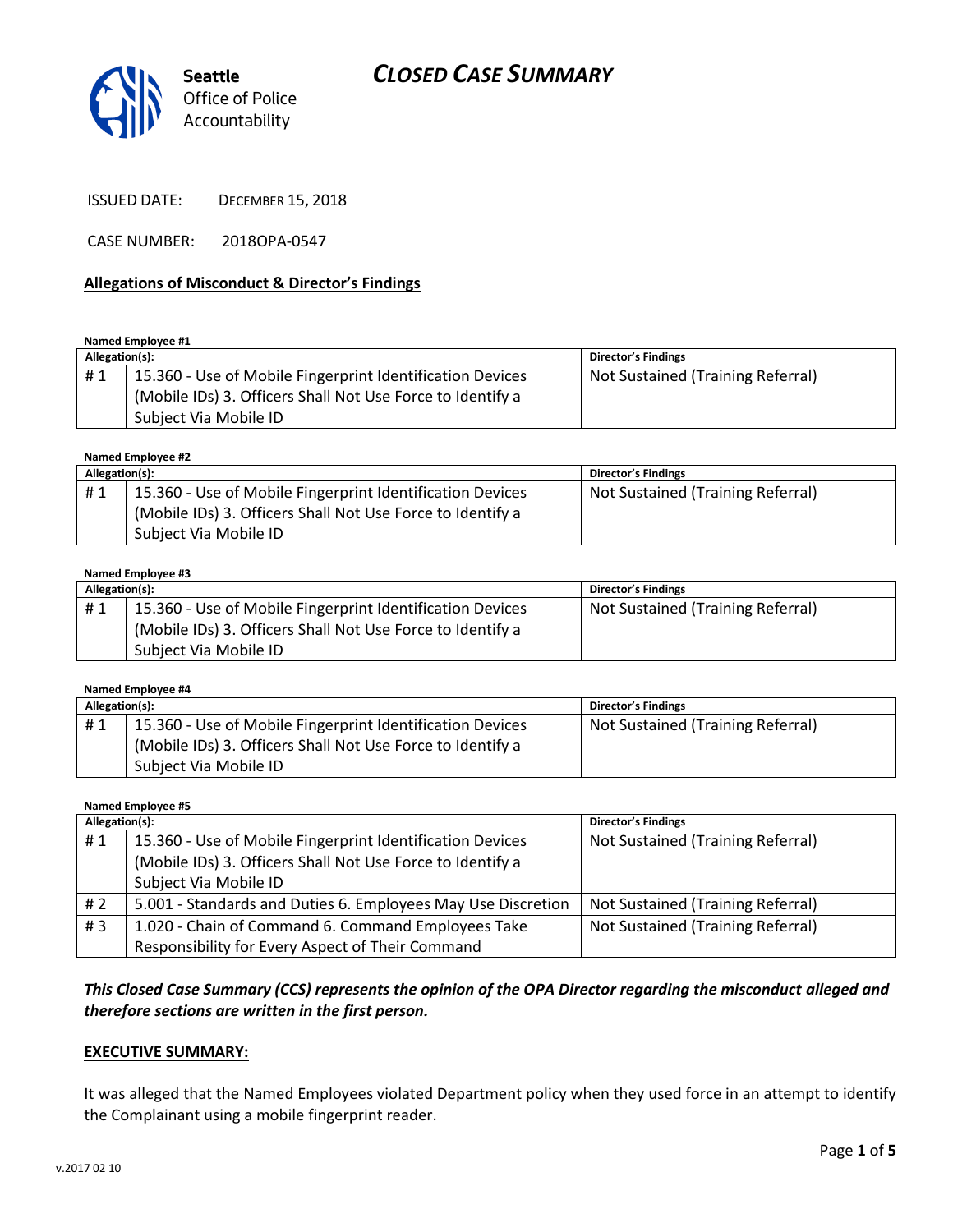v.2017 02 10

**Seattle** *Office of Police Accountability*

## *CLOSE CASE SUMMARY*

OPA CASE NUMBER: 2018OPA-0547

### **STATEMENT OF FACTS:**

Officers responded to a park to investigate a suspect who had allegedly threatened another individual with a firearm. The officers spoke with the victim who provided a description of the suspect. The officers located an individual who matched that description. This individual, who was positively identified by the victim, was later determined to be the Complainant.

The Complainant was placed under arrest and was handcuffed. The Complainant refused to provide his identification to the officers. The officers then called for a mobile fingerprint reader to be brought to the scene. The officers then attempted to take the Complainant's fingerprints, but he kept his fists clenched and refused to permit them to do so.

A Sergeant arrived and spoke with the Complainant. The Complainant alleged that officers "pulled" and "dislocated" his fingers, which caused him to suffer injuries. Specifically, he alleged that an officer hurt his "ring finger." Lastly, the Complainant stated that an officer put a knee on his back while the officers were pulling his fingers.

The Sergeant did not observe any injuries to the Complainant's fingers or person. Another officer later recognized the Complainant and it was determined that he had an active felony DOC warrant. The Complainant was transported to Harborview Medical Center where it was determined that there were no fractures or dislocations to his hands or fingers. The Complainant was then booked into the King County Jail.

This incident was investigated by the chain of command as a Type II use of force. The chain of command collectively determined that the force was reasonable, necessary, and proportional. In determining that the force was reasonable, the reviewing Lieutenant noted that the officers used force, while de minimis, to attempt to fingerprint the Complainant, even though this was contrary to the plain language of the policy. The Lieutenant recommended: "that the FRB and APRS take a look at policy 15.360.3 and consider if a revision is necessary."

This investigation followed. OPA interviewed all of the Named Employees. OPA also attempted to interview the Complainant, but the Complainant did not respond to OPA.

### **ANALYSIS AND CONCLUSIONS:**

### **Named Employee #1 - Allegation #1**

### *15.360 - Use of Mobile Fingerprint Identification Devices (Mobile IDs) 3. Officers Shall Not Use Force to Identify a Subject Via Mobile ID*

Prior to the attempt to fingerprint the Complainant, Body Worn Video (BWV) captured a conversation between Named Employee #1 (NE#1) and Named Employee #5 (NE#5), who was the on-scene supervisor. NE#1 told NE#5 that the Complainant was refusing to be fingerprinted. NE#5 asked NE#1: "With the fingerprinting, can you force that?" NE#1 responded: "Only if I have probable cause for a crime, and the probable cause I have right now is trespassing in a park." NE#1 and NE#5 agreed that there was at least probable cause for trespass and NE#5 then stated: "I say you are good with the trespass so force it."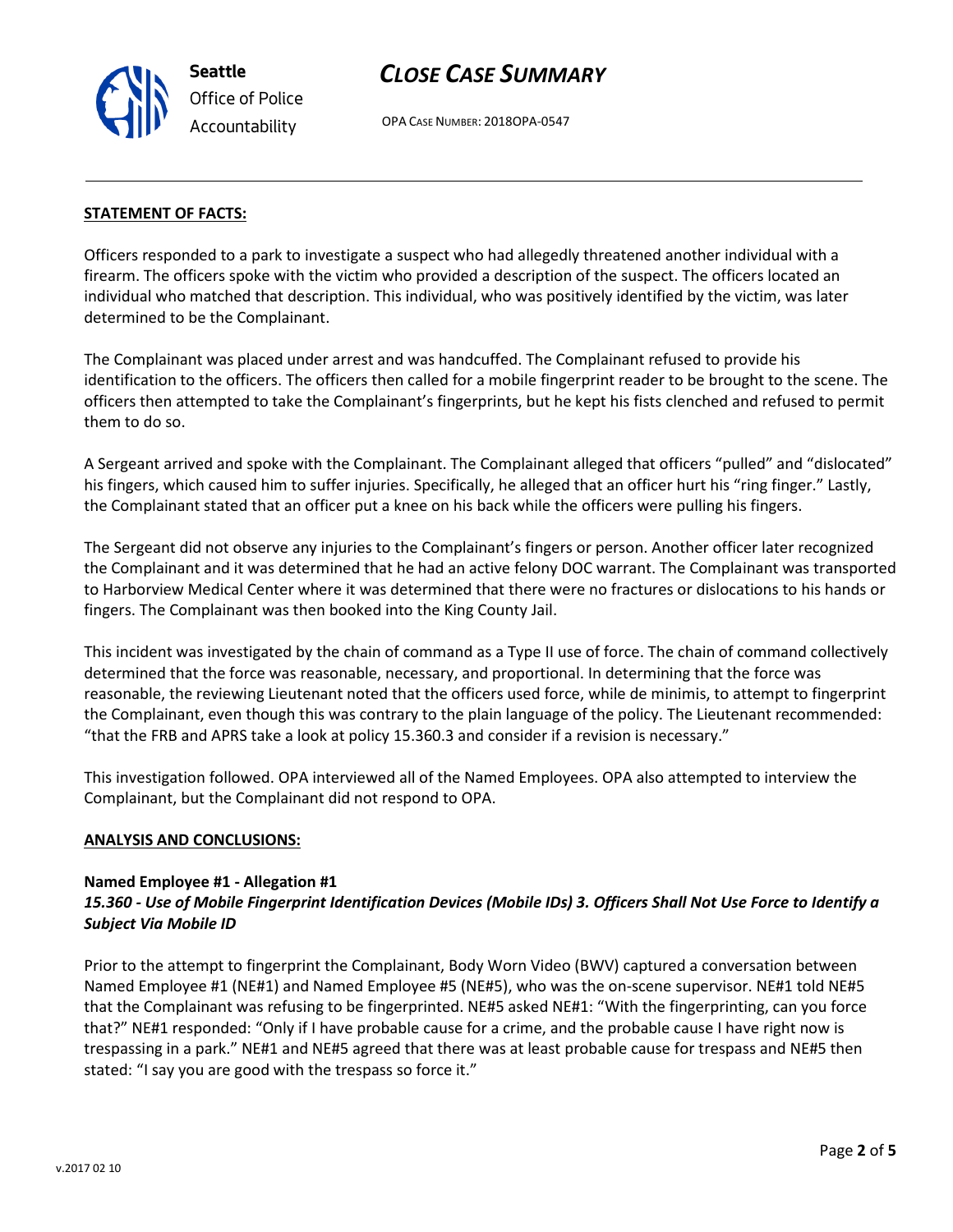# *CLOSE CASE SUMMARY*

OPA CASE NUMBER: 2018OPA-0547

**Seattle**

*Office of Police Accountability*

NE#1 then walked up to the Complainant and stated: "At this point we have PC for trespass so we are going to force the prints, ok?" The Complainant continued to refuse consent to be fingerprinted. One of the other officers replied: "If we need to identify you, all we have to do is book you in jail tonight." NE#1, Named Employee #2, Named Employee #3, and Named Employee #4 all used de minimis force to hold the Complainant in place and to compel him to open his hands. When the Complainant did not do so, the officers ceased their force.

SPD Policy 15.360 concerns the use of mobile fingerprint identification devices. SPD Policy 15.360-POL-3 specifically states that officers shall not use force to identify a subject using the mobile fingerprint reader.

At their OPA interviews, the Named Employees acknowledged using some force to attempt to compel the Complainant to be fingerprinted. However, they argued that the policy only precluded an officer from using "reportable" force to do so. They contended that because they used de minimis force, which is not reportable, they did not violate the policy. I find that this argument fails for two main reasons. First, the policy states that officers "shall not use force" when using the fingerprint reader – it does not differentiate between de minimis force and reportable force. Second, even if not reportable, de minimis physical force is still force. As such, even if the officers only used de minimis force, they used force to compel fingerprinting, which is prohibited by the policy.

The more compelling argument, which NE#1 best articulated, is that the act of holding and placing an individual's fingers on the fingerprint reader is, in and of itself, a use of de minimis force and, thus, if this were the interpretation of the policy "in essence…it would be impossible to read the mobile fingerprint reader." However, NE#1 reads the policy too narrowly. When using the fingerprint reader some physical force will be of course be used to move the individual's fingers. The relevant question is what the purpose of that force is. Where it is used to facilitate the taking of fingerprints from an otherwise cooperative and compliant subject, it is acceptable. Where, as here, an officer uses any level of force to purposefully compel the fingerprinting of a person that does not wish to be fingerprinted, including attempting to pry the individual's fingers from a closed fist, that force is impermissible under this policy.

Lastly, the BWV conclusively establishes that the intent of NE#1 and NE#4 was to physically force the Complainant to identify himself via the fingerprint reader. The BWV also indicates that NE#1, even as a trained user of the fingerprint reader, incorrectly believed that he was permitted to force the Complainant to use the fingerprint reader because he had probable cause to arrest. There is no support for this proposition in SPD policy and, in fact, it is explicitly inconsistent with the language of SPD Policy 15.360-POL-3.

As such, when the officers used force to compel the Complainant to use the fingerprint reader, they acted contrary to policy. That being said, I genuinely believe that none of the Named Employees thought that they were violating policy at the time and that they felt that their actions were appropriate. Moreover, while I ultimately disagree with their interpretations of this policy, I do not find that those interpretations necessarily lack some merit. As such, instead of Sustained findings, I recommend that the Named Employees receive Training Referrals.

• **Training Referrals**: The Named Employees should receive retraining from their chain of command concerning SPD Policy 15.360-POL-3. They should be reminded that they are prohibited from using force, de minimis or otherwise, to compel an individual to use a mobile fingerprinting reader. They should be counselled to refrain from doing so again in the future. This retraining and associated counseling should be documented and this documentation should be maintained in an appropriate database.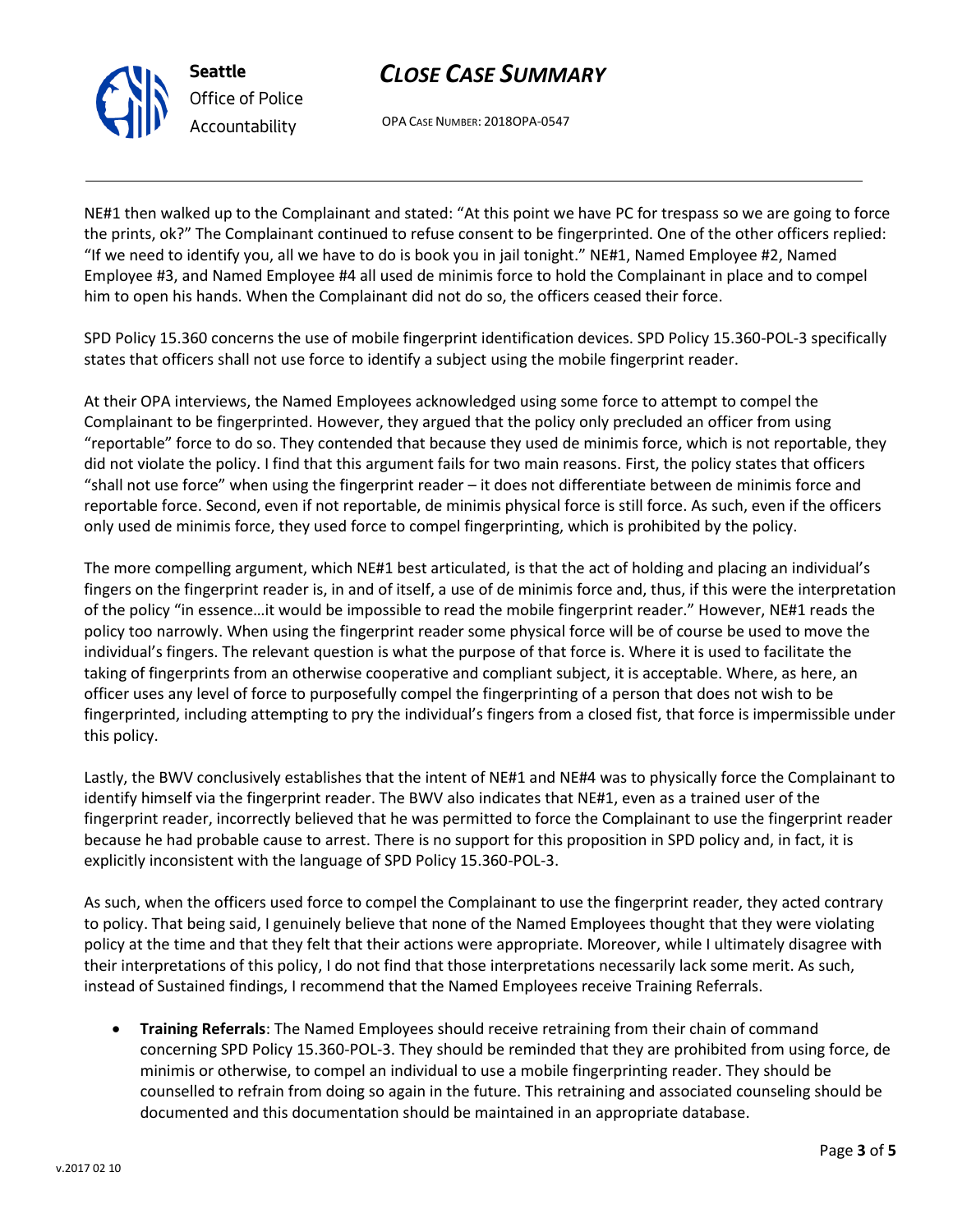

### *CLOSE CASE SUMMARY*

OPA CASE NUMBER: 2018OPA-0547

Recommended Finding: **Not Sustained (Training Referral)**

### **Named Employee #2 - Allegation #1** *15.360 - Use of Mobile Fingerprint Identification Devices (Mobile IDs) 3. Officers Shall Not Use Force to Identify a Subject Via Mobile ID*

I recommend that this allegation be Not Sustained and refer to the above Training Referral. (*See* Named Employee #1, Allegation #1.)

Recommended Finding: **Not Sustained (Training Referral)**

### **Named Employee #3 - Allegation #1**

*15.360 - Use of Mobile Fingerprint Identification Devices (Mobile IDs) 3. Officers Shall Not Use Force to Identify a Subject Via Mobile ID*

I recommend that this allegation be Not Sustained and refer to the above Training Referral. (*See* Named Employee #1, Allegation #1.)

Recommended Finding: **Not Sustained (Training Referral)**

#### **Named Employee #4 – Allegation #1** *15.360 - Use of Mobile Fingerprint Identification Devices (Mobile IDs) 3. Officers Shall Not Use Force to Identify a Subject Via Mobile ID*

I recommend that this allegation be Not Sustained and refer to the above Training Referral. (*See* Named Employee #1, Allegation #1.)

Recommended Finding: **Not Sustained (Training Referral)**

### **Named Employee #5 – Allegation #1** *15.360 - Use of Mobile Fingerprint Identification Devices (Mobile IDs) 3. Officers Shall Not Use Force to Identify a Subject Via Mobile ID*

I recommend that this allegation be Not Sustained and refer to the above Training Referral. (*See* Named Employee #1, Allegation #1.)

Recommended Finding**: Not Sustained (Training Referral)**

### **Named Employee #5 - Allegation #2** *5.001 - Standards and Duties 6. Employees May Use Discretion*

It was alleged that NE#5 may have abused his discretion when he instructed the other Named Employees to use force to compel the Complainant to use the mobile fingerprint reader. As indicated in SPD Policy 5.001-POL-5, "[e]mployees are authorized and expected to use discretion in a reasonable manner consistent with the mission of